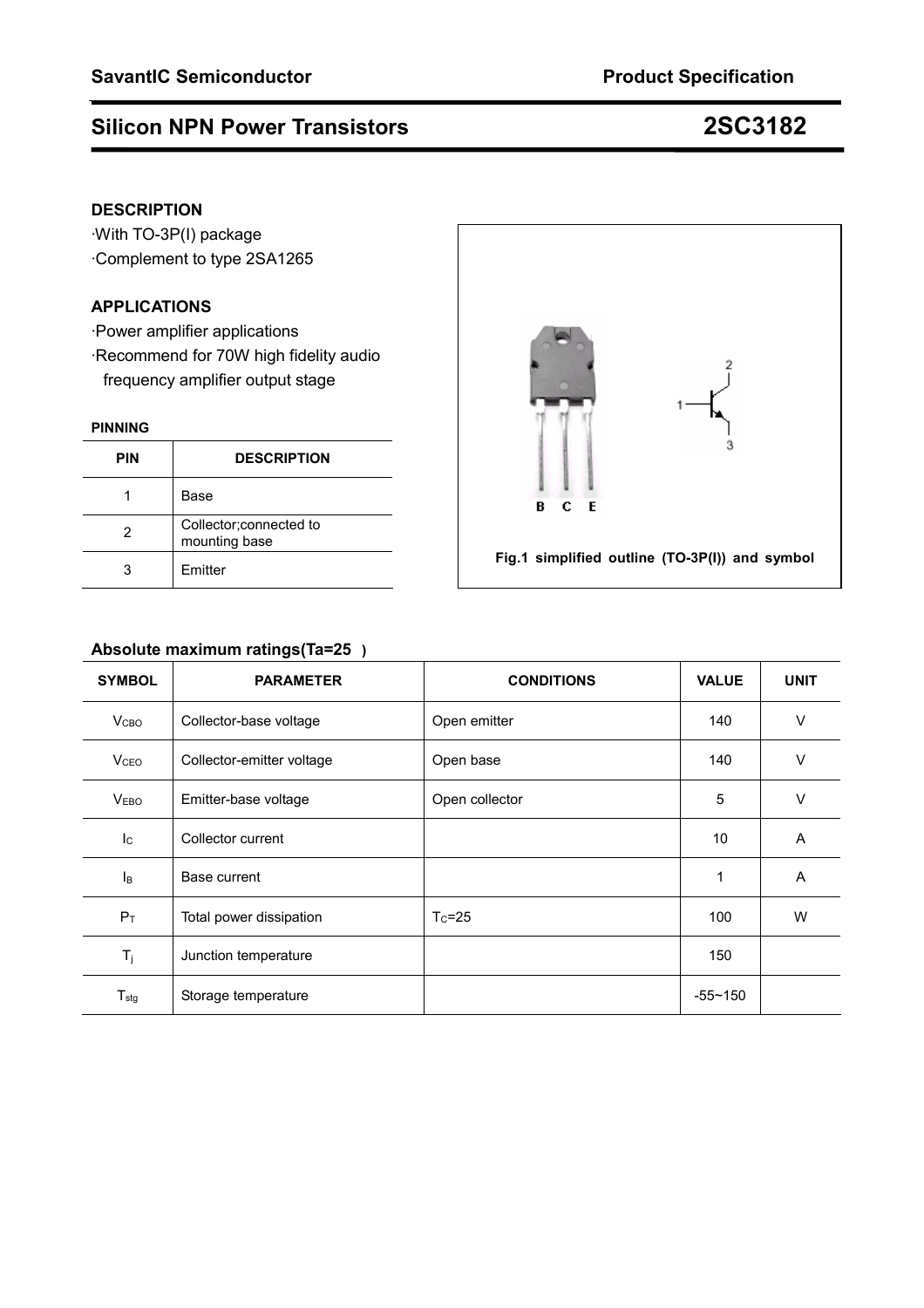### **CHARACTERISTICS**

### **Tj=25 unless otherwise specified**

| <b>SYMBOL</b> | <b>PARAMETER</b>                     | <b>CONDITIONS</b>                   | <b>MIN</b> | TYP. | <b>MAX</b> | <b>UNIT</b> |
|---------------|--------------------------------------|-------------------------------------|------------|------|------------|-------------|
| $V_{(BR)CEO}$ | Collector-emitter breakdown voltage  | $I_C = 50mA, I_B = 0$               | 140        |      |            | $\vee$      |
| $V_{CEsat}$   | Collector-emitter saturation voltage | $I_C = 7A$ ; $I_B = 0.7A$           |            |      | 2.0        | $\vee$      |
| $V_{BE}$      | Base-emitter voltage                 | $I_C = 5A$ ; $V_{CE} = 5V$          |            |      | 1.5        | $\vee$      |
| Ісво          | Collector cut-off current            | $V_{CB} = 140V$ ; $I_E = 0$         |            |      | 5          | μA          |
| <b>IEBO</b>   | Emitter cut-off current              | $V_{EB} = 5V$ ; I <sub>C</sub> =0   |            |      | 5          | μA          |
| $h_{FE-1}$    | DC current gain                      | $I_C = 1A$ ; $V_{CE} = 5V$          | 55         |      | 160        |             |
| $h_{FE-2}$    | DC current gain                      | $I_C = 5A$ ; $V_{CE} = 5V$          | 35         |      |            |             |
| $f_T$         | Transition frequency                 | $I_C = 1A$ ; $V_{CE} = 5V$          |            | 30   |            | <b>MHz</b>  |
| $C_{ob}$      | Output capacitance                   | $I_E = 0$ ; $V_{CB} = 10V$ ; f=1MHz |            | 220  |            | pF          |

### ◆ h<sub>FE-1</sub> Classifications

| R      | 0      |  |
|--------|--------|--|
| 55-110 | 80-160 |  |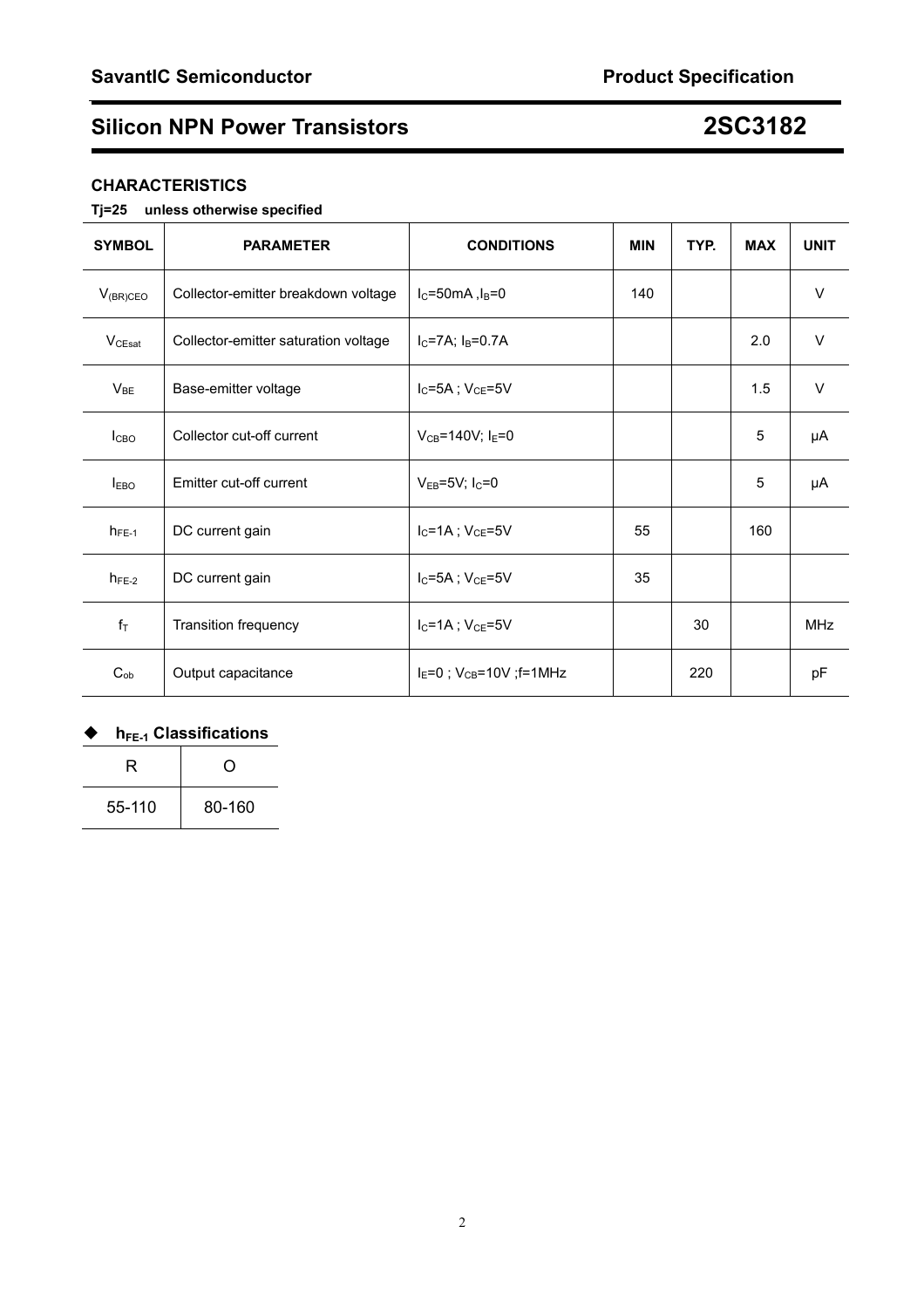#### **PACKAGE OUTLINE**